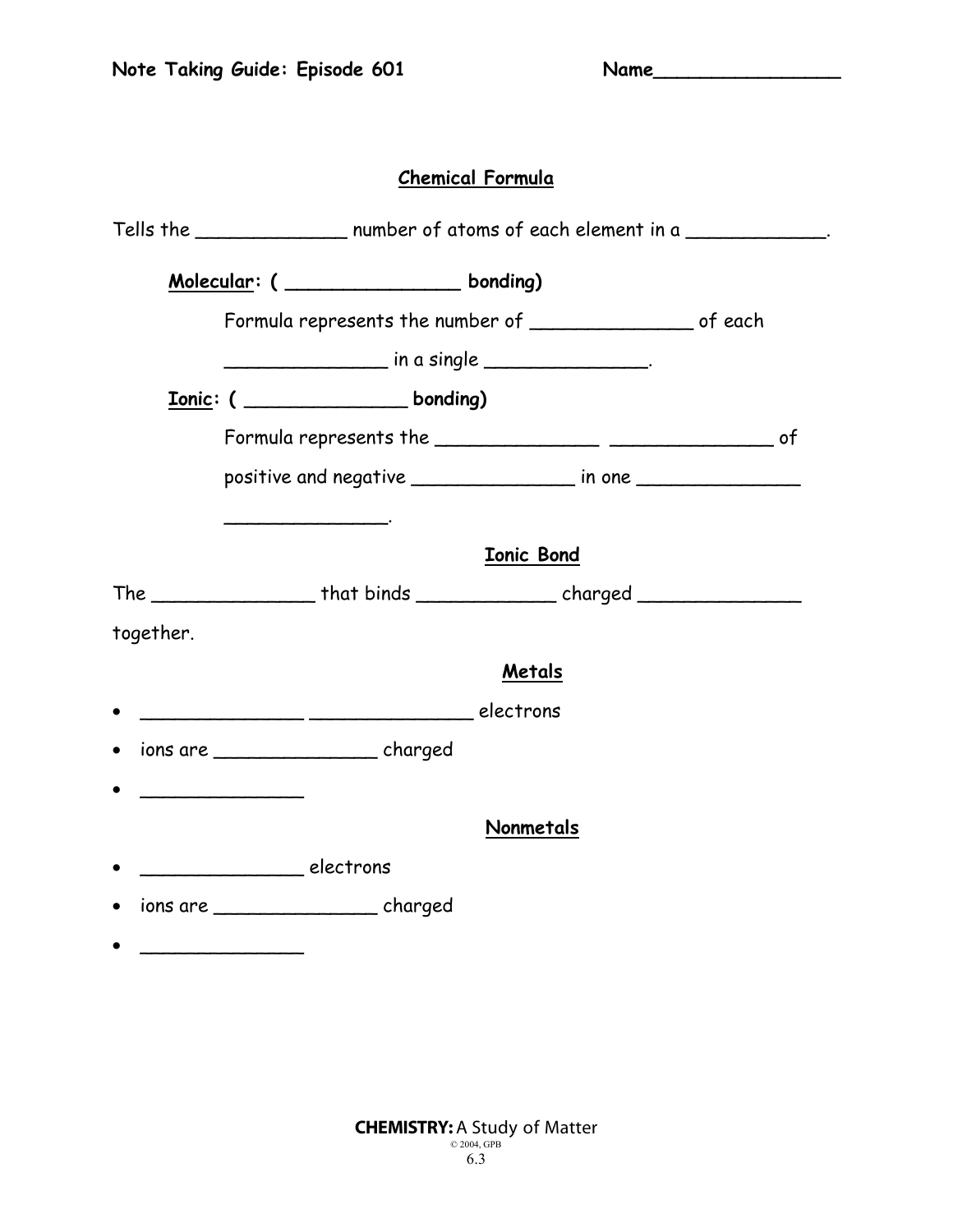## **Writing Ionic Formulas**

|           | The $\sqrt{a}$ is written first.<br>$\bullet$                                                                  |                                                                                         |                                           |
|-----------|----------------------------------------------------------------------------------------------------------------|-----------------------------------------------------------------------------------------|-------------------------------------------|
|           | The ______________________ is written second.<br>$\bullet$                                                     |                                                                                         |                                           |
|           | 2. Determine the _______________________ on each ion.                                                          |                                                                                         |                                           |
|           | 3. Select __________________ that will make the ________________________________                               |                                                                                         |                                           |
|           |                                                                                                                |                                                                                         |                                           |
|           | examples: sodium chloride                                                                                      |                                                                                         | magnesium chloride                        |
|           |                                                                                                                |                                                                                         |                                           |
|           |                                                                                                                |                                                                                         |                                           |
|           |                                                                                                                | Criss-Cross Method for Formula Writing                                                  |                                           |
|           | Write symbol of ____________________ followed by symbol of _____________________                               |                                                                                         |                                           |
|           |                                                                                                                |                                                                                         |                                           |
|           |                                                                                                                |                                                                                         |                                           |
|           | $f$ or the other.                                                                                              |                                                                                         |                                           |
| $\bullet$ | If a subscript is _______________, omit it.                                                                    |                                                                                         |                                           |
|           | If the subscripts are the same, __________________ them.<br>Subscripts must be simplified in an ionic formula. |                                                                                         |                                           |
|           | Examples:<br>O <sup>2</sup><br>$Ca^{2+}$                                                                       | $K^{1+}$ $ClO_3^{1-}$                                                                   | $Al^{3+}$<br>SO <sub>4</sub> <sup>2</sup> |
|           |                                                                                                                |                                                                                         |                                           |
|           | $CR1$ .<br>$3_{-}$                                                                                             | The Chemistry Quiz<br>CR2.<br><b>CHEMISTRY: A Study of Matter</b><br>© 2004, GPB<br>6.4 | $2 \sim$<br>5.                            |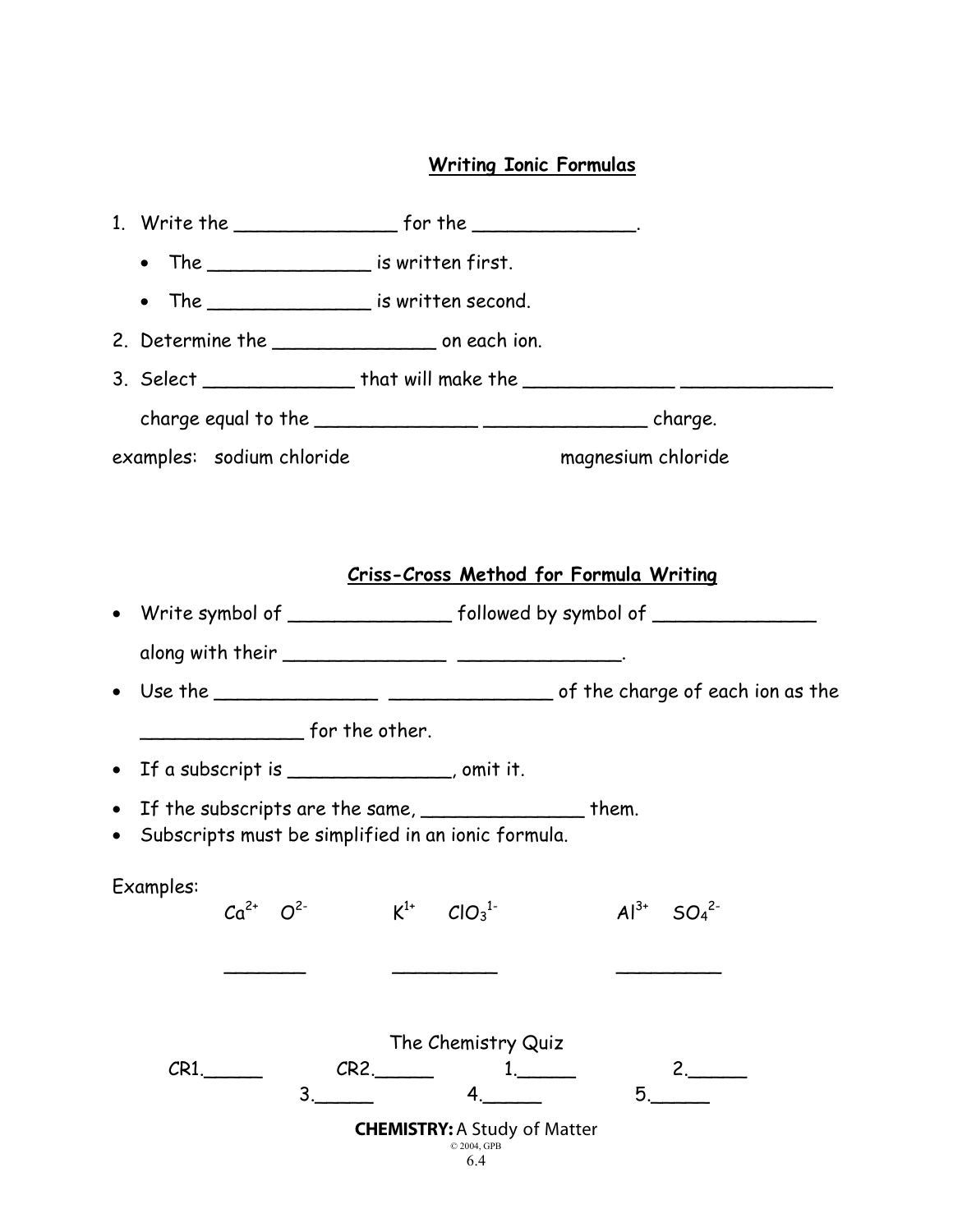|                          | Ionic compounds are composed of _______________                                  |  |  |  | and                                                               |
|--------------------------|----------------------------------------------------------------------------------|--|--|--|-------------------------------------------------------------------|
|                          |                                                                                  |  |  |  | ___. When writing an ionic formula, the total ___________________ |
|                          | charge must equal the total ____________________ charge because the number of    |  |  |  |                                                                   |
|                          | electrons __________________ must equal the number of electrons                  |  |  |  |                                                                   |
|                          |                                                                                  |  |  |  |                                                                   |
|                          | followed by the symbol of the _______________. The _____________________________ |  |  |  |                                                                   |
|                          | method is a short-cut to correct formula writing as long as we remember to       |  |  |  |                                                                   |
| simplify our subscripts! |                                                                                  |  |  |  |                                                                   |

In each box, write the formula of the ionic compound consisting of the positive ion to the left of the box and the negative ion above the box.

|                          | $CI^-$ | $S^2$ | $F^-$ | $N^{3-}$ | $O2-$ | $P^3-$ |
|--------------------------|--------|-------|-------|----------|-------|--------|
|                          |        |       |       |          |       |        |
| $\frac{Mg^{2+}}{Cs^{+}}$ |        |       |       |          |       |        |
| $Cr^{3+}$                |        |       |       |          |       |        |
| $Na+$                    |        |       |       |          |       |        |
| $Zn^{2+}$                |        |       |       |          |       |        |
| $Al^{3+}$                |        |       |       |          |       |        |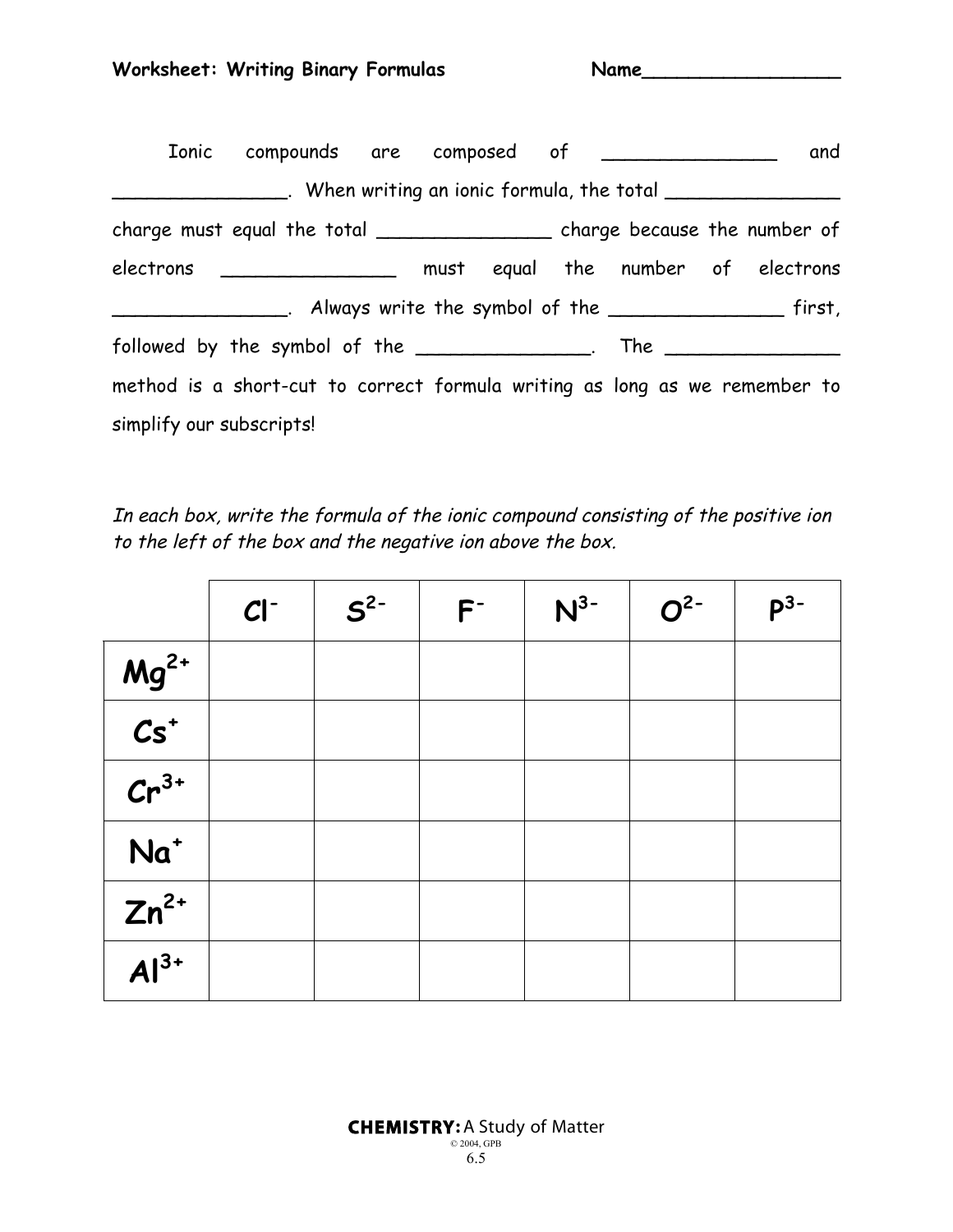| Ternary compounds have __________________                                               | kinds of elements. They are |
|-----------------------------------------------------------------------------------------|-----------------------------|
|                                                                                         |                             |
| polyatomic ( solvestimate numeric contact in the only positively charged polyatomic ion |                             |
| is ________________. To write the formula of a ternary compound is no                   |                             |
| different than to write the formula of a binary compound with one exception. If a       |                             |
| subscript is necessary for the polyatomic ion in order to ______________________        |                             |
| charge, we must place the polyatomic ion in _________________.                          |                             |

In each box, write the formula of the ionic compound consisting of the positive ion to the left of the box and the negative ion above the box.

|                     | $OH^ SO_4^2^-$ | $NO_3^ CO_3^2^-$ | PO <sub>4</sub> <sup>3</sup> |
|---------------------|----------------|------------------|------------------------------|
| $K^+$               |                |                  |                              |
| $Mn^{2+}$           |                |                  |                              |
| $NH_4$ <sup>+</sup> |                |                  |                              |
| $Al^{3+}$           |                |                  |                              |
| $Ca2+$              |                |                  |                              |
| $Fe3+$              |                |                  |                              |